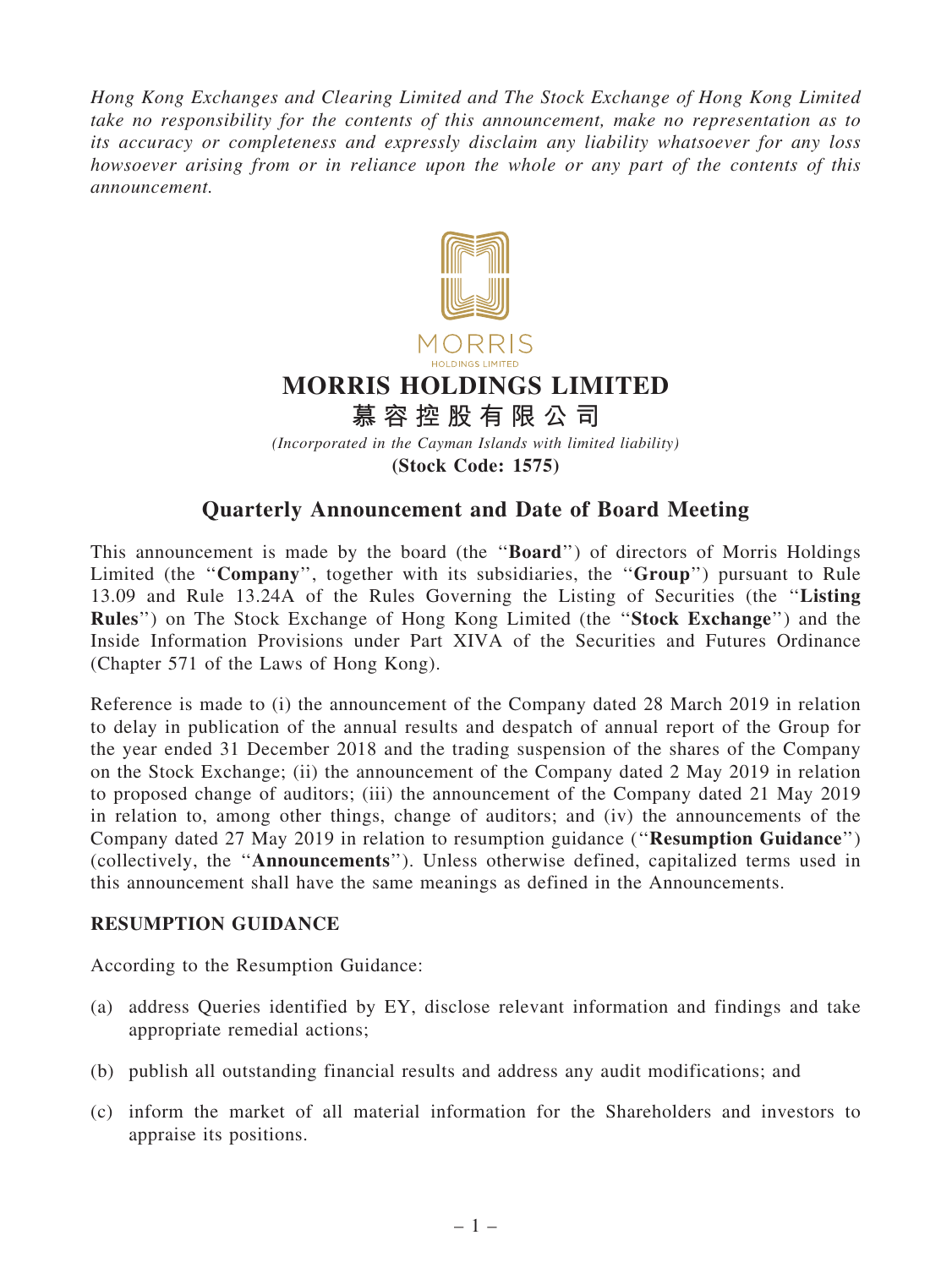In compliance with Rule 13.24A of the Listing Rules, the quarterly updates on the Company's progress and development of the resumption of trading of the Shares are set out below.

# UPDATES ON RESUMPTION PLAN OF THE GROUP AND PROGRESS OF RESUMPTION PLAN

The Audit Committee of the Company has appointed Stevenson, Wong & Co. ("SWC") to conduct an independent investigation and prepare an investigation report in respect of the Queries identified by EY.

Set out below is the pending events and update in the expected timeframe for resumption of trading in the shares of the Company:

### Key Events Timeframe

Conducting an independent investigation and preparation of the investigation report Subject to the work progress of SWC, but in any event no later than 10 July 2019 Publication of the announcement of the 10 July 2019 annual results for the year ended 31 December 2018

Publication of the annual report for the Subject to further assessment by the Board year ended 31 December 2018

Resumption of trading in the shares of Subject to further assessment by the Board the Company

The Company is now taking appropriate steps to resolve the issues causing its trading suspension and to fully comply with the Listing Rules to the Stock Exchange's satisfaction with the aim of resuming trading in the shares of the Company as soon as practicable.

The Company will publish announcement(s) to update its shareholders of the key events as and when appropriate in compliance with the requirements under the Listing Rules.

### Updates on the business operations on the Group

The Group is principally engaged in the manufacturing and selling of sofas and sofa covers with an integrated design, manufacturing, sales and marketing operations. The Group continued its normal business operations since suspension of trading in the Company's shares. Since 28 March 2019 and up to the date of this announcement, there has not been major change on the business operation of the Group.

The Company will publish announcement(s) to update its shareholders of any major changes to the above matters, as and when appropriate.